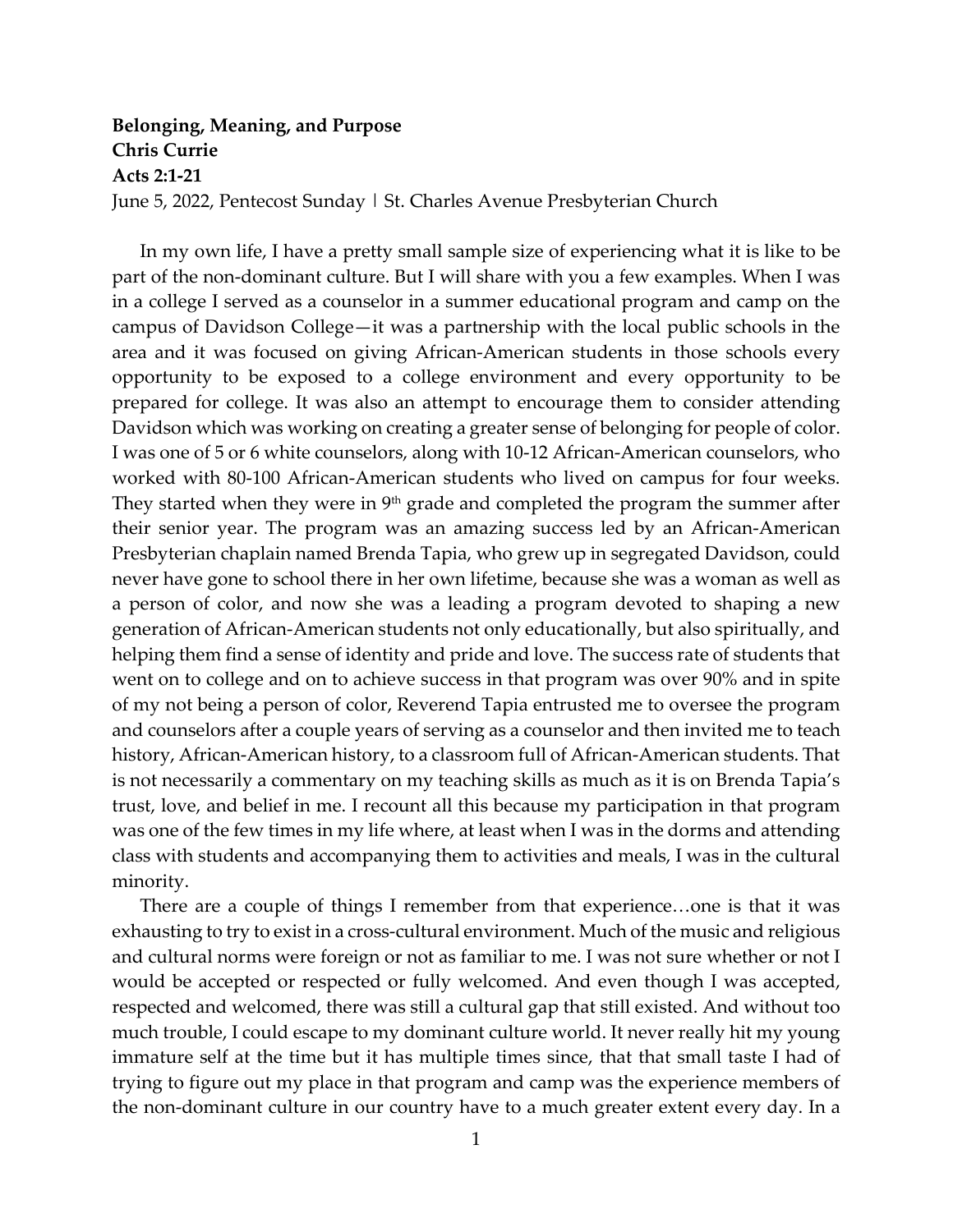small way, I had to learn how to navigate cross-culturally and to build relationships, friendships, and trust with people who looked different from me.

Years later, my family and I lived in Scotland and participated in a center city church in Edinburgh, a church we loved. It was a Sunday in November, Remembrance Sunday, which commemorated those lost in the World Wars of the  $20<sup>th</sup>$  century, but which began after World War I to commemorate the lives lost after the armistice was signed on the  $11<sup>th</sup>$ day of the 11<sup>th</sup> month at the 11<sup>th</sup> hour. The service of Remembrance in worship concluded with the singing of the British national anthem, God Save the Queen, in worship, an anthem that I would happily sing today as the Queen celebrates her Platinum Jubilee and amazing feat of 70 years as monarch. But singing God Save the Queen at our church, in a weird way, made me feel like a foreigner, like I didn't quite belong, and led me, I hope, to think carefully about how to faithfully appropriate an appropriate love of country in the context of the Christian community. As Brent Waters reminds us, 'there is nothing inherently wrong with a sense of national identity and belonging. Yet it can become toxic nationalism that sees all other nations as inferior…and there is nothing wrong with love of country as long as it is not predicated on the disparagement of other countries.' Waters encourages those called to live in the world as Christians to pursue a 'patriotism that is based on a love of one's own, but a love that extends out to others, rather than a nationalism that seeks to impose one's own ways on other people.'[1](#page-1-0)

What unfolds at Pentecost is not just a gathering of people speaking many languages and yet miraculously being able to understand one another, but a community made up of people of many nations, ethnicities, languages, cultures, and distinct backgrounds who are united in their common allegiance to the Lordship of Jesus Christ and the Spirit's vision of Christ's kingdom at work in, through, and beyond the community. Pentecost points us to a Messiah who is not captive to one culture or ethnicity or social group, but who transforms them all and creates community across the frontiers of nations, states, and other natural or historical boundaries, not removing all their distinctives and particulars, but transcending them and not identifying with any one particular culture but making his gospel heard through them all.[2](#page-1-1) Theologian of Mission John Flett reminds us that 'no [one] culture is normative for the expression of the gospel,' and adds that the church often withers when it seeks to maintain a single cultural or geographical identity, whereas 'crossing cultural boundaries has been the life blood of historic Christianity.'[3](#page-1-2)

The Spirit of Pentecost does not even have to work through a variety of languages. The Grassmarket Community Project in Edinburgh Scotland began over 100 years ago as pretty traditional mission and ministry with the homeless and street populace of the city,

<span id="page-1-0"></span><sup>1</sup> Brent Waters, *Common Callings and Ordinary Virtues: Christian Ethics for Everyday Life*, 79.

<span id="page-1-1"></span><sup>2</sup> Karl Barth, *CD* IV/3.2, 741.

<span id="page-1-2"></span><sup>3</sup> John Flett, *The Witness of God: The Trinity, Missio Dei, Karl Barth, and the Nature of Christian Community*, 283.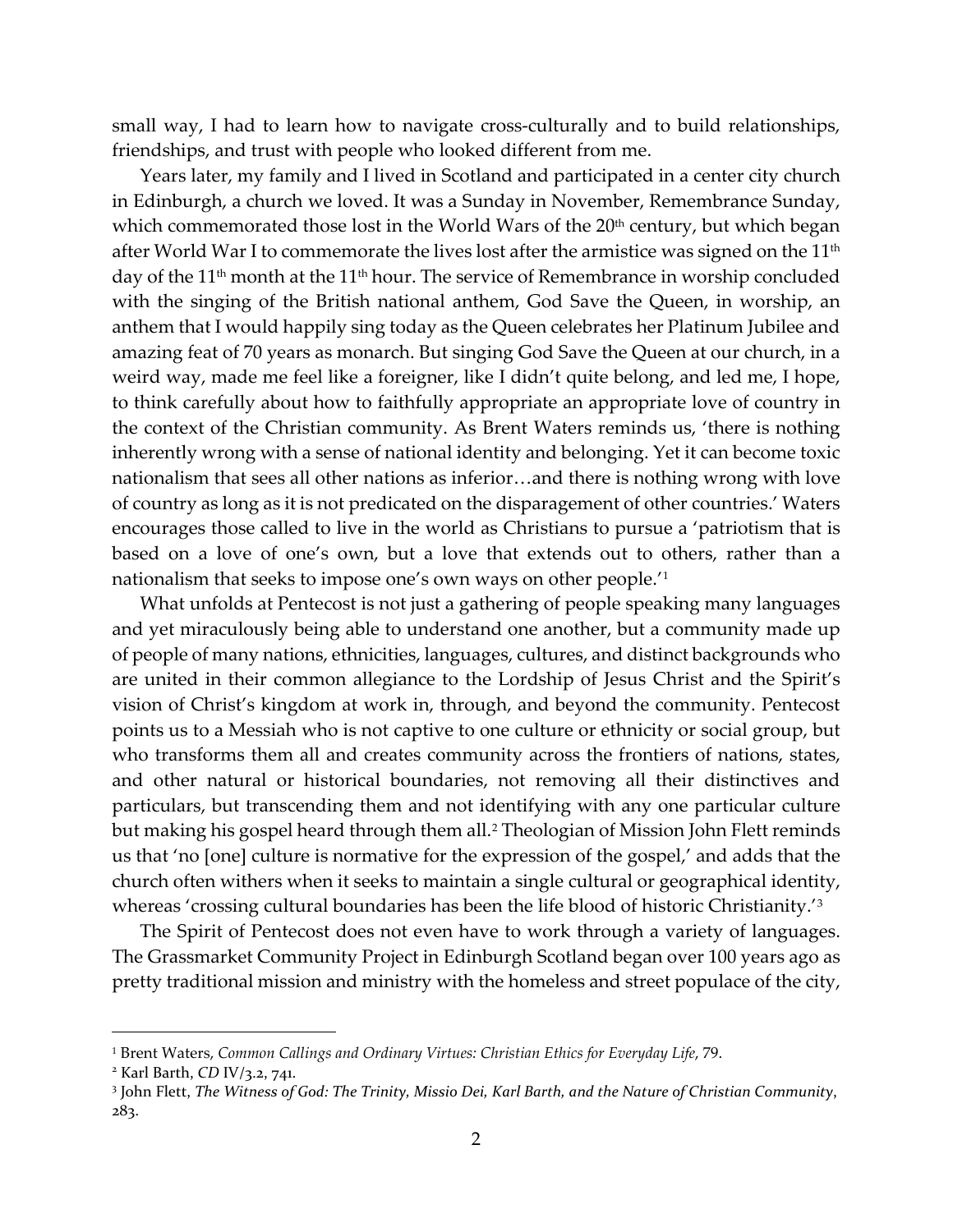helping serve meals and provide shelter and support. But in the last fifteen years its mission has transformed to one of social enterprise, not encountering the urban poor from a place of dominance and power, help-er and help-ee, but partnering together and offering partnerships with opportunities to learn valuable skills like catering in the café or woodworking skills with reclaimed wood or textile work making tartan purses, pillows, and ipad covers that are served in the community gift shop. The minister who helped this ministry take a new transformed form explained it this way…that our society has worked out various ways to warehouse people, whether it is through government programs or providing shelter or helping serve meals, but the conviction of the Christian community is not that every human being be warehouse only, but that every human being has been put on this earth with God given gifts, and our job, our calling, our gift of the Holy Spirit, is to work hard to help every person with whom we encounter see the gifts they have been given by God and to help them put to use for their own flourishing and in service to their neighbor. It's certainly a gift to discover your own calling, purpose, and ways to serve others, but it is a special gift of the Holy Spirit to help others to see the gifts that God has given them, especially when they could not see the gifts themselves.

The church that takes form at Pentecost and that continues to take form through the work of the Spirit is a church that knows it cannot survive or thrive as a monolithic cultural church. The church that takes form at Pentecost and that continues to take form through the work of the Spirit is a church that is unafraid to cross cultural boundaries or to recognize the gospel of Jesus Christ in cultures and peoples that are not our own. The church that takes form at Pentecost and that continues to take form through the work of the Spirit is a church that thrives as it helps each person in the world it serves see their particular gifts and put those gifts to use to the glory of God and for the love of neighbor. And the church that takes form at Pentecost and that continues to take form through the work of the Spirit is a church that cares for and tends to the common good of the larger society in which it exists. Presbyterian elder and author Robert Hall wrote this past week a piece entitled 'Uvalde: Time for Brave Healers and Courageous Risk-Takers' that we are not just dealing with an epidemic of dysfunctional violence in our country at the moment, but that dysfunctional relationships and hatred toward each other [politically and culturally], kills any hope to fix the problems….contempt,' he states, 'leads to placing more value on stopping the other side than taking small constructive steps together, and so much of our response of name calling, accusing and blaming the other side only contributes to the cultural warfare.'[4](#page-2-0) Hall is aware that working for solutions and seeking to work with people we may oppose politically takes courage and could isolate us or even risk expulsion from our own tribes, but he concludes by saying that while every politician claims to fight for us on this or that matter, 'these times cry out for something different:

<span id="page-2-0"></span><sup>4</sup> Robert Hall, 'Uvalde: Time for Brave Healers and Courageous Risk-Takers, May 28, 2022, [www.robertehall.com.](http://www.robertehall.com/)